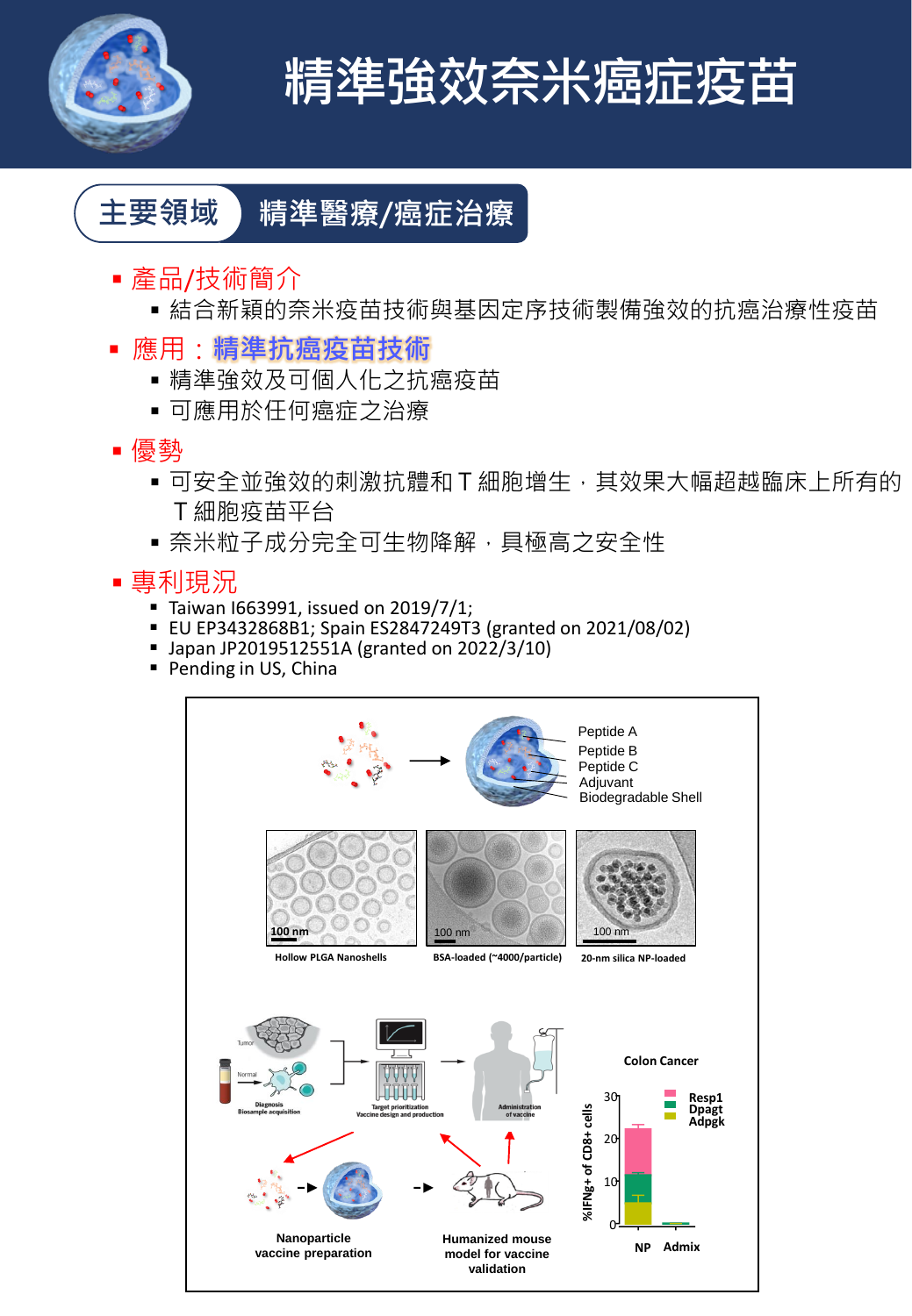

### **Research Area Custom Anticancer Vaccine/Precision Medicine**

- Technical statement
	- Proprietary polymeric nanoshells for safe, precise, and multivalent T cell induction.
- Applications: *Precision Anticancer Vaccination!*
	- To enable precision vaccination for custom anticancer vaccine.
	- Vastly expand induced T cell breadth and magnitude over alternative vaccination systems.
	- The material is entirely biocompatible and biodegradable.

#### ■ Patent status

- Taiwan I663991, issued on 2019/7/1;
- EU EP3432868B1; Spain ES2847249T3 (granted on 2021/08/02)
- $\blacksquare$  Japan JP2019512551A (granted on 2022/3/10)
- Pending in US, China